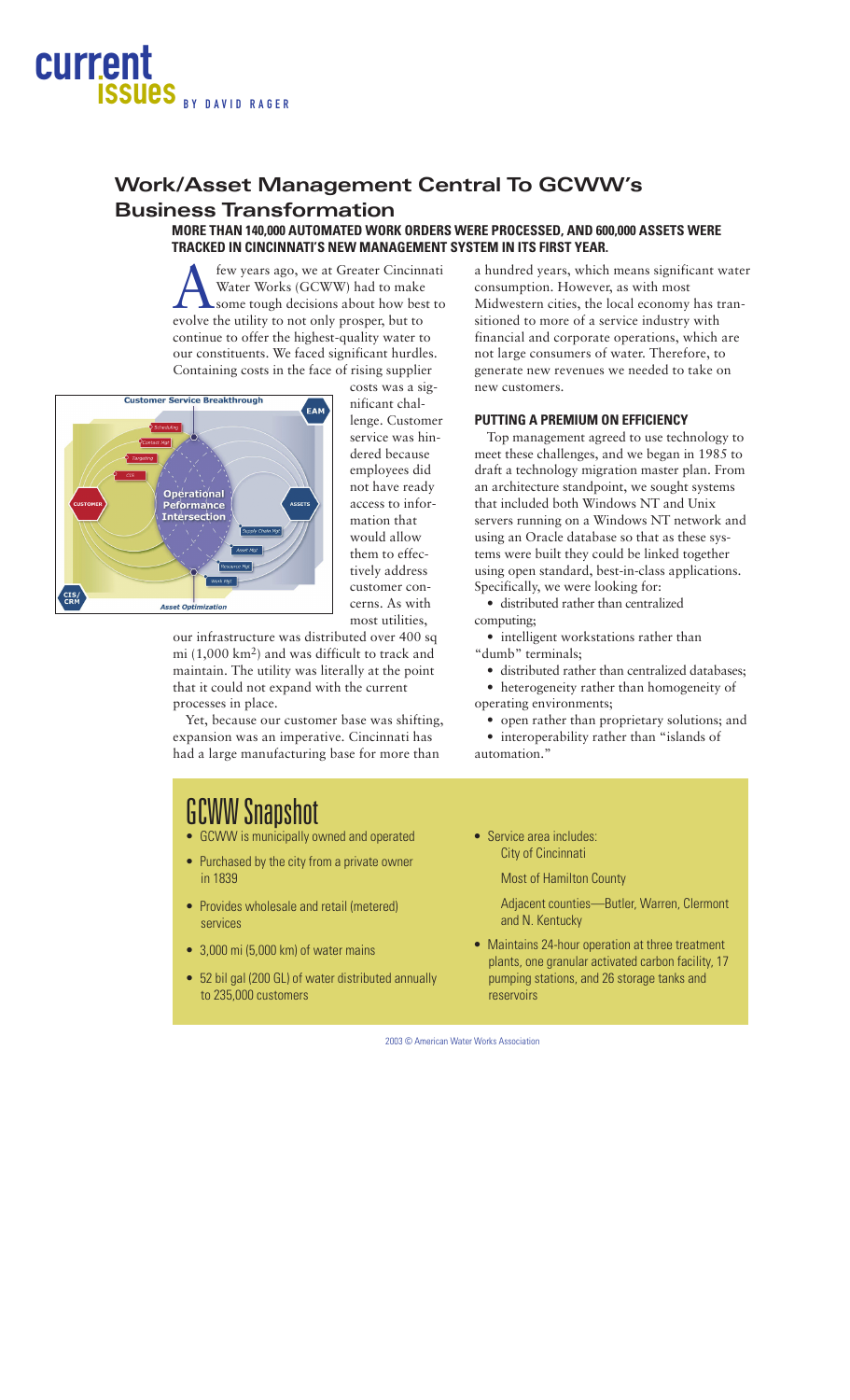But we didn't stop with technology upgrades. We also developed a strategic business plan that would allow us to function more like a business enterprise. After all, we are a business that just happens to be owned by a government. We sell products and services, receive payments from customers for the products and services we deliver, and cover our costs solely from the payments we receive. We simply needed to be more efficient. Still, everyone involved realized this would be a major, multiyear undertaking and a huge culture change for our employees.

Although the master plan would touch on all major business processes, the consensus was to focus on four main foundational areas and integrate them around this architecture. Those four areas were: (1) create a single point of customer contact, (2) automate our geographic information systems (GIS), (3) use a process control system to monitor assets and water quality, and (4) connect everything together through work order management.

## **CREATING A SINGLE POINT OF CUSTOMER CONTACT**

Our 25-year-old mainframe-based billing system, using homegrown software, was dated and inflexible. Most processes were paper-based. We called it a "take-a-step-and-wait" system. Our staff was in an operating mode in which almost every customer-related action required human intervention in order to go to the next step. Two of the questions we asked were: "What is the value of that human intervention?" and "How can technology speed up the process?" Our vision was to have all the information available to the call center staff so they could address any customer question. Our goal was to develop best-in-call-business processes and then find the technology that would support our redesigned business processes.

We chose the Banner Advantage customer information system (CIS) from SCT, now owned by Indus International, to bring all the information and all our customer points of contact together in one place. With this system a single person can take a customer call and have access to the bill or any other information needed to help him or her solve the problem. Further, our CIS system would also be linked to enhancements within our call center so that customers could address many of their needs through technology without ever needing to talk to a person.

## **AUTOMATING YOUR GIS**

We had done some work in GIS, but we didn't have all the information in the system to allow us to provide the level of service we wanted from maintenance, management, and customer service points of view. We were part of a consortium of local Cincinnati utilities and government entities that had developed a common GIS system. It started out with curbs, streets, and parcels, and for us it showed where the access holes were. From these locations we could guess where the water was. What wasn't in the system were data on location and types of valves, pipe sizes and construction details, where the branches were that feed off that water main, and where the valves were that went to each home. We had thousands of plant maps that contained that information for our entire service area, and our field service personnel were forced to copy and carry those maps with them into the field on service calls.

To automate and modernize these practices, we installed a suite of GIS applications using software from ESRI to track service requests and actions. More than 2,800 mi (4,500 km) of pipe were part of the digital GIS database. All existing water main system records were fully converted to the digital format, essentially eliminating all paper records.

2003 © American Water Works Association

# **USING A PROCESS CONTROL SYSTEM TO MONITOR ASSETS AND WATER QUALITY**

Our supervisory control and data acquisition (SCADA) system allowed us to perform simple chores such as actuating control valves and motors and controlling water flow. However, it did not allow us to monitor water quality or the condition of our assets to determine whether they needed attention before a problem occurred. Modernizing this system allowed us to reallocate staff, reduce costs, and tie this performance data into our work order and asset management system.

# **CONNECTING EVERYTHING TOGETHER THROUGH WORK ORDER MANAGEMENT**

All work management was paperbased, so getting a sense of the required volume of work and the resources needed to complete it was very difficult. We measured workload by how much paper was in the "in" basket. Our inventory operations were essentially based on experience and history. We could not track or apply costs to assets. It was impossible for us to say, for example, "We have fixed this asset six times over the past 15 years; maybe we ought to just replace it."

What we wanted out of work management was to be able to determine from one source the work facing the organization at any point in time and to set priorities. So, how do we reallocate resources to our priority issues and do it dynamically? We call the process the Total Enterprise Asset Management (TEAM) project and selected EMPAC from Indus International for this keystone role.

EMPAC is at the core of our operating environment because it connects asset management, work order management, inventory management, and fixed assets, while providing 17 pointto-point interfaces with other enterprise business applications such as